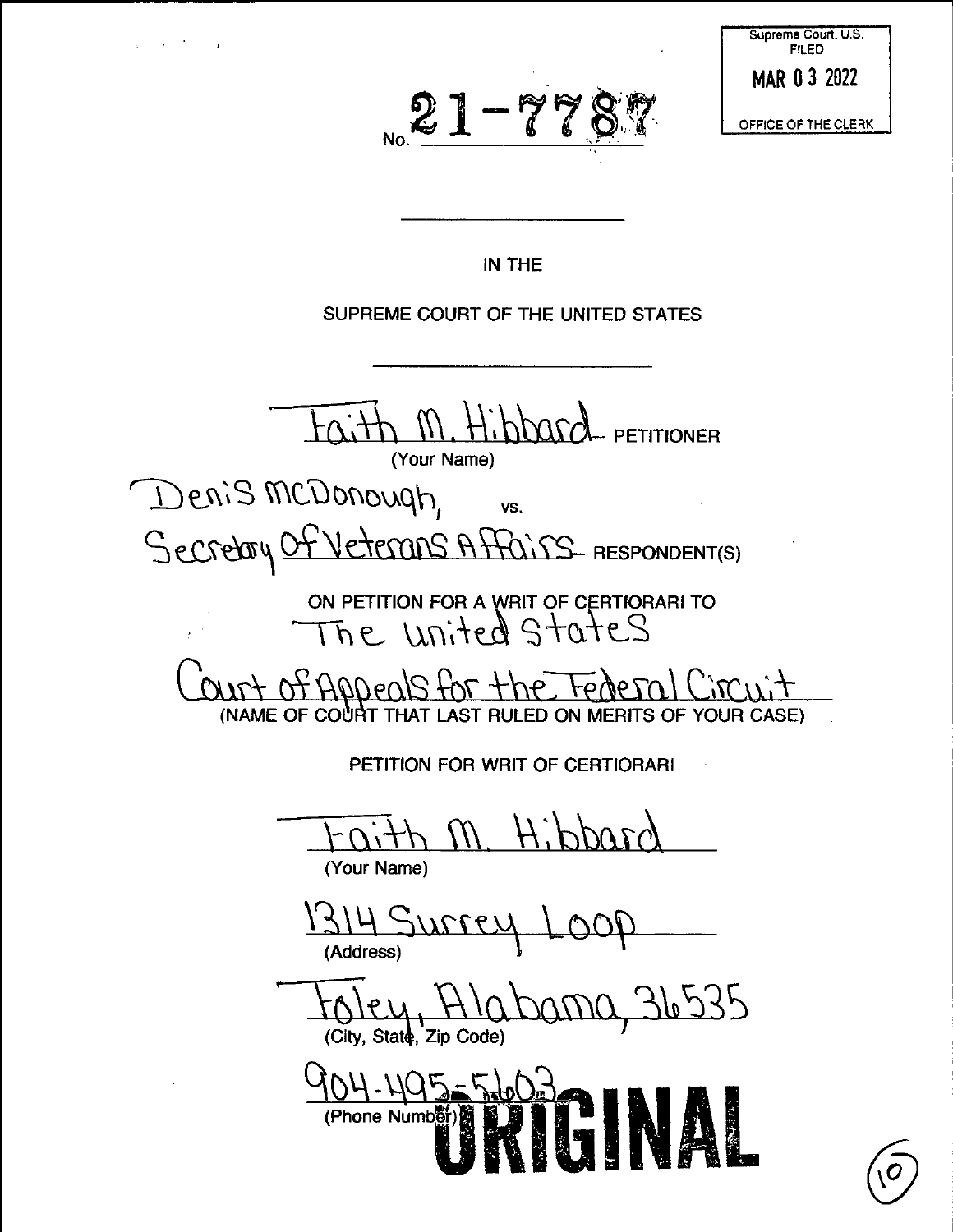#### QUESTION(S) PRESENTED

QUESTION: 1. Whether the court erred in denying benefits based on a theory, called "hypothetical entitlement theory" that has no section or definition under the United States Code Section 38, Veterans Benefits or Code of Federal Regulations Title 38 Pensions, Bonuses, and Veterans' ReliefChapter <sup>1</sup> Part 3 Adjudication?

QUESTION: 2. Whether the court erred in refusing to apply, Henderson v. Shinseki, 562 U.S. 428 (2011) that explains procedural law and substantive law of filing an "initial claim" for service-connected disability(ies)?

QUESTION: 3 Whether the court erred in applying an administrative agencies interpretation of a federal statute in this case - VA's interpretation of the statute 38 U.S.C. § 1311(a)(2), that the Court admits is ambiguous?

QUESTION: 4. Whether the court erred in applying "the veteran had to file a claim during the veteran's lifetime" then benefits would have been granted under United States Code Section 38 Veterans Benefits for the "enhanced" for dependency and indemnity benefit, although the veterans death was service-connected and the disability caused the death?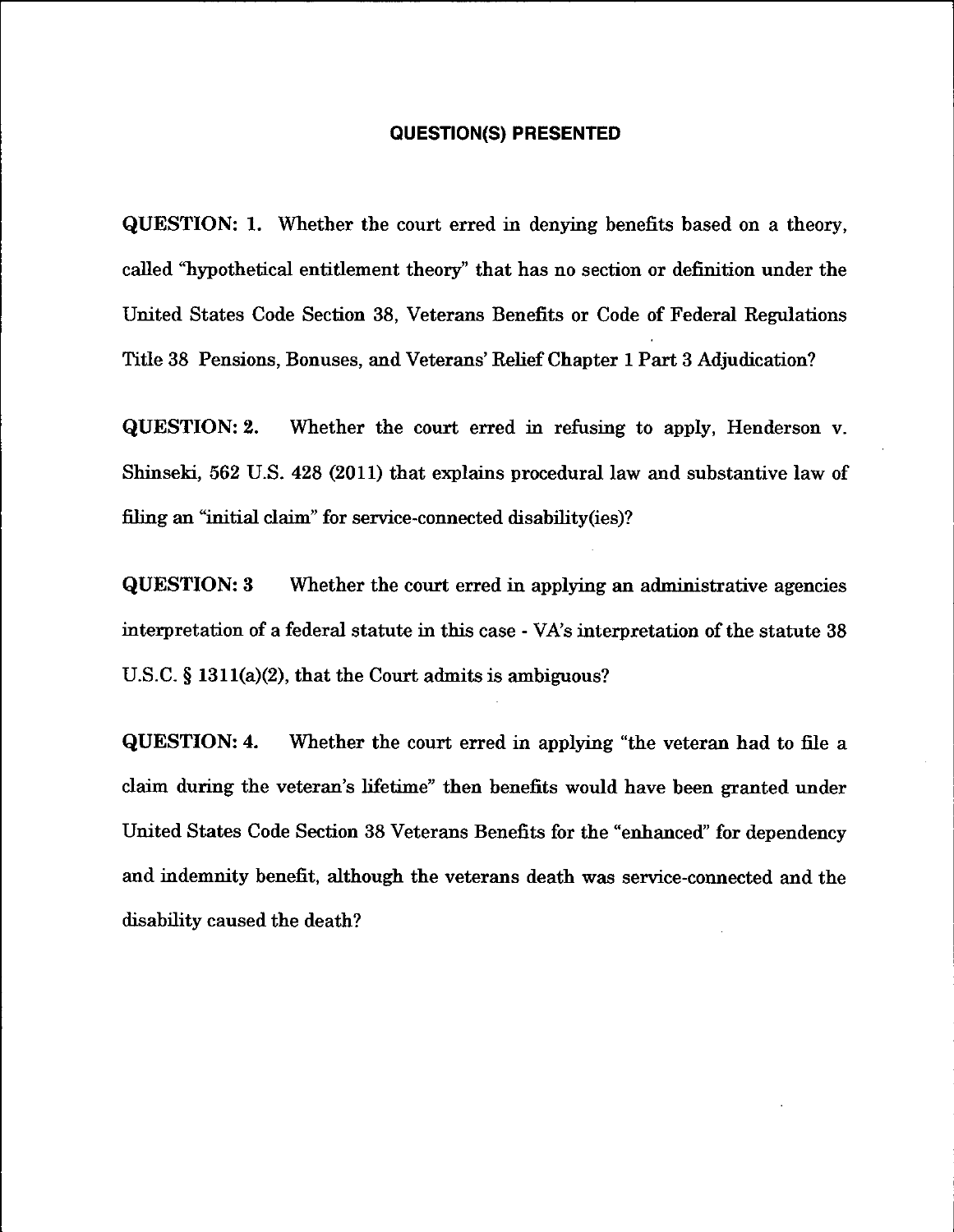### LIST OF PARTIES

All parties appear in the caption of the case on the cover page.

[ ] All parties do not appear in the caption of the case on the cover page. A list of all parties to the proceeding in the court whose judgment is the subject of this petition is as follows:

# RELATED CASES

Petitioner is unaware of any cases related in this court or in the district appellate courts including the lower courts.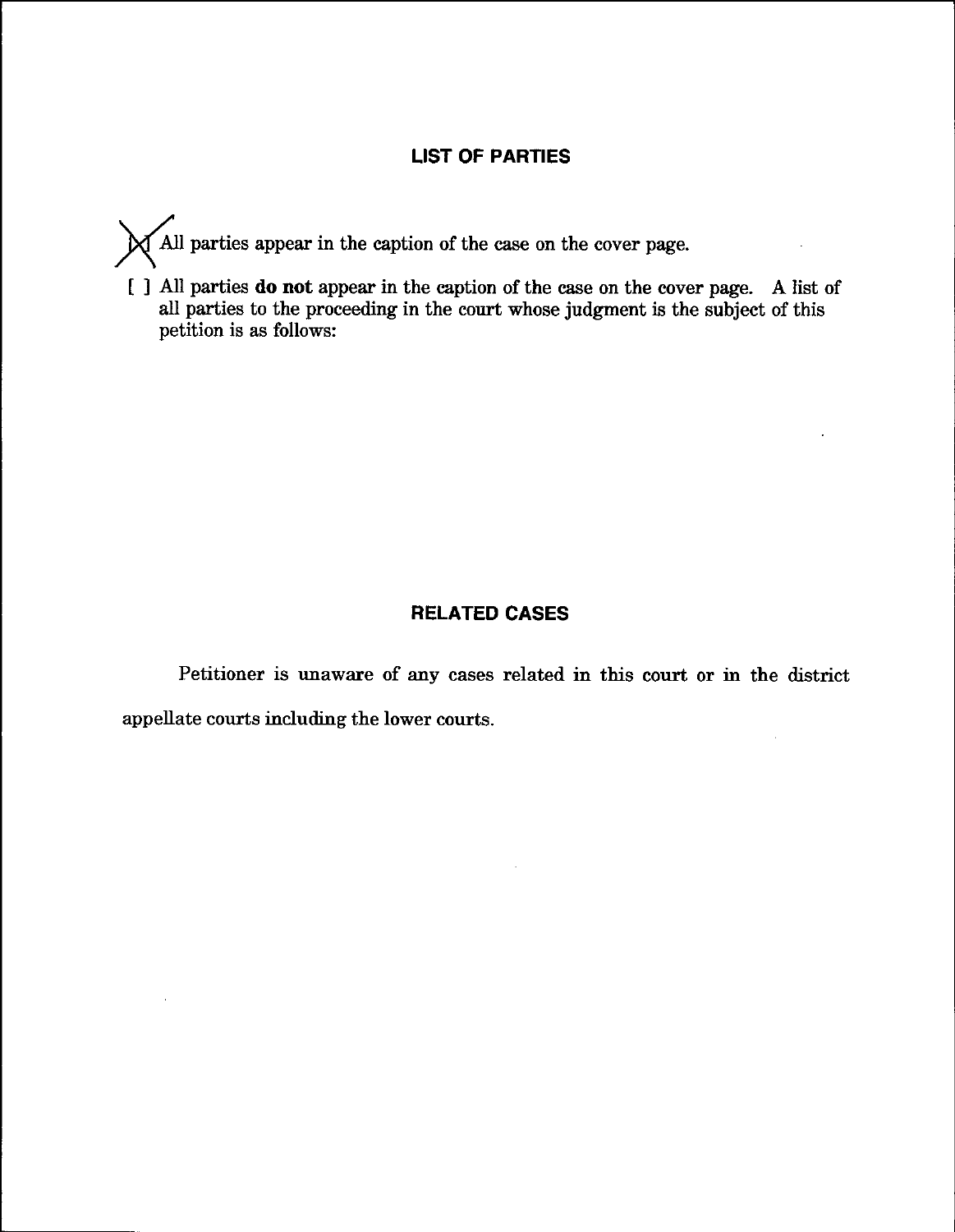# **TABLE OF CONTENTS**

| CONSTITUTIONAL AND STATUTORY PROVISIONS INVOLVED3A |  |
|----------------------------------------------------|--|
|                                                    |  |
|                                                    |  |
|                                                    |  |

# **INDEX TO APPENDICES**

**APPENDIX A** UNITED STATES COURT OF APPEALS FOR THE FEDERAL **CIRCUIT APPENDIX B** UNITED STATES COURT OF APPEALS FOR VETERANS'

CLAIMS

**APPENDIX C**

**APPENDIX D**

**APPENDIX E**

**APPENDIX F**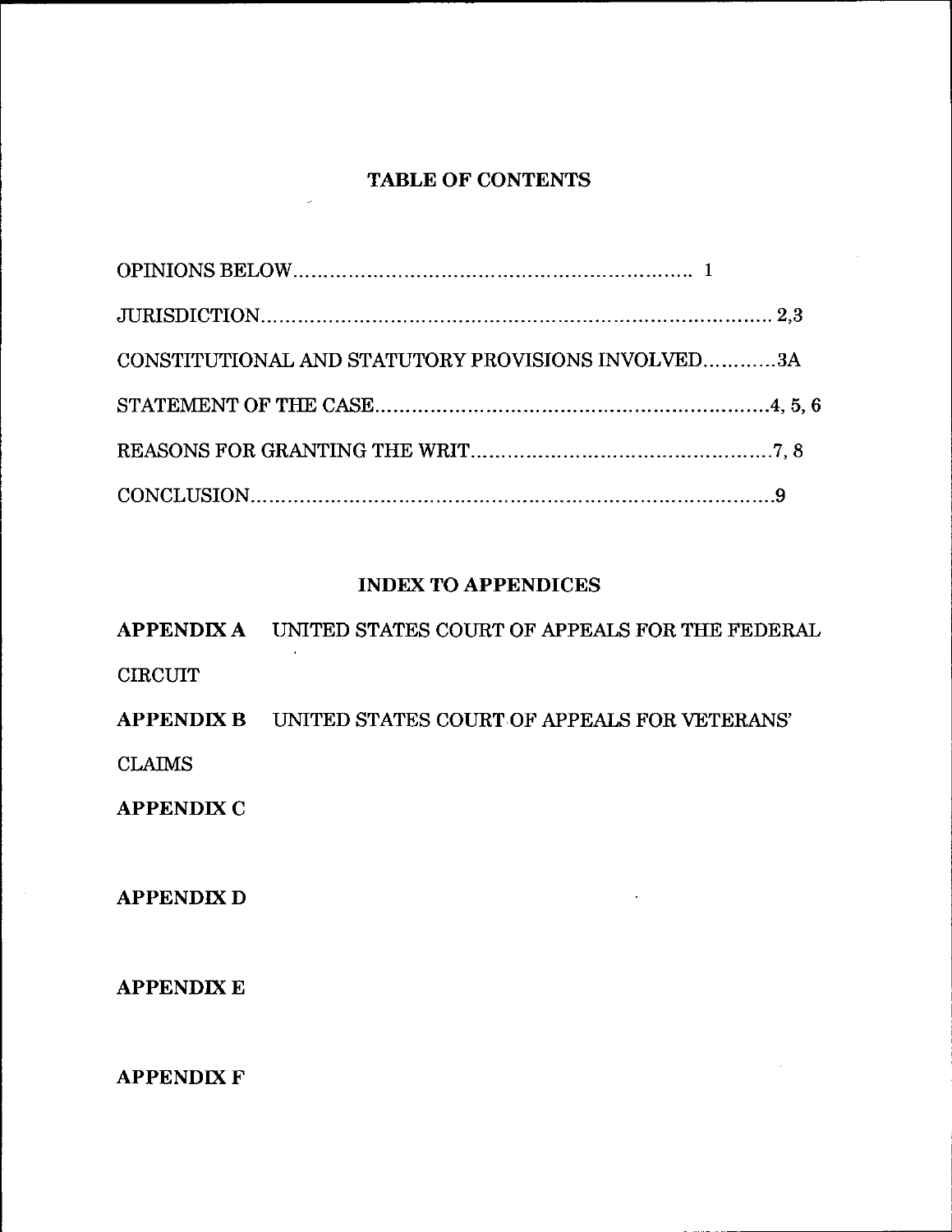# **TABLE OF AUTHORITIES CITED**

 $\bar{z}$ 

### CASES PAGE NUMBER

Henderson v. Shinseki, 562 U.S. 428 (2011) 5, 6,7

Richard v. West, 161 F. 3d 719, 723 (Fed. Cir. 1998) 8

STATUTES AND RULES

 $\overline{\phantom{a}}$ 

**OTHER**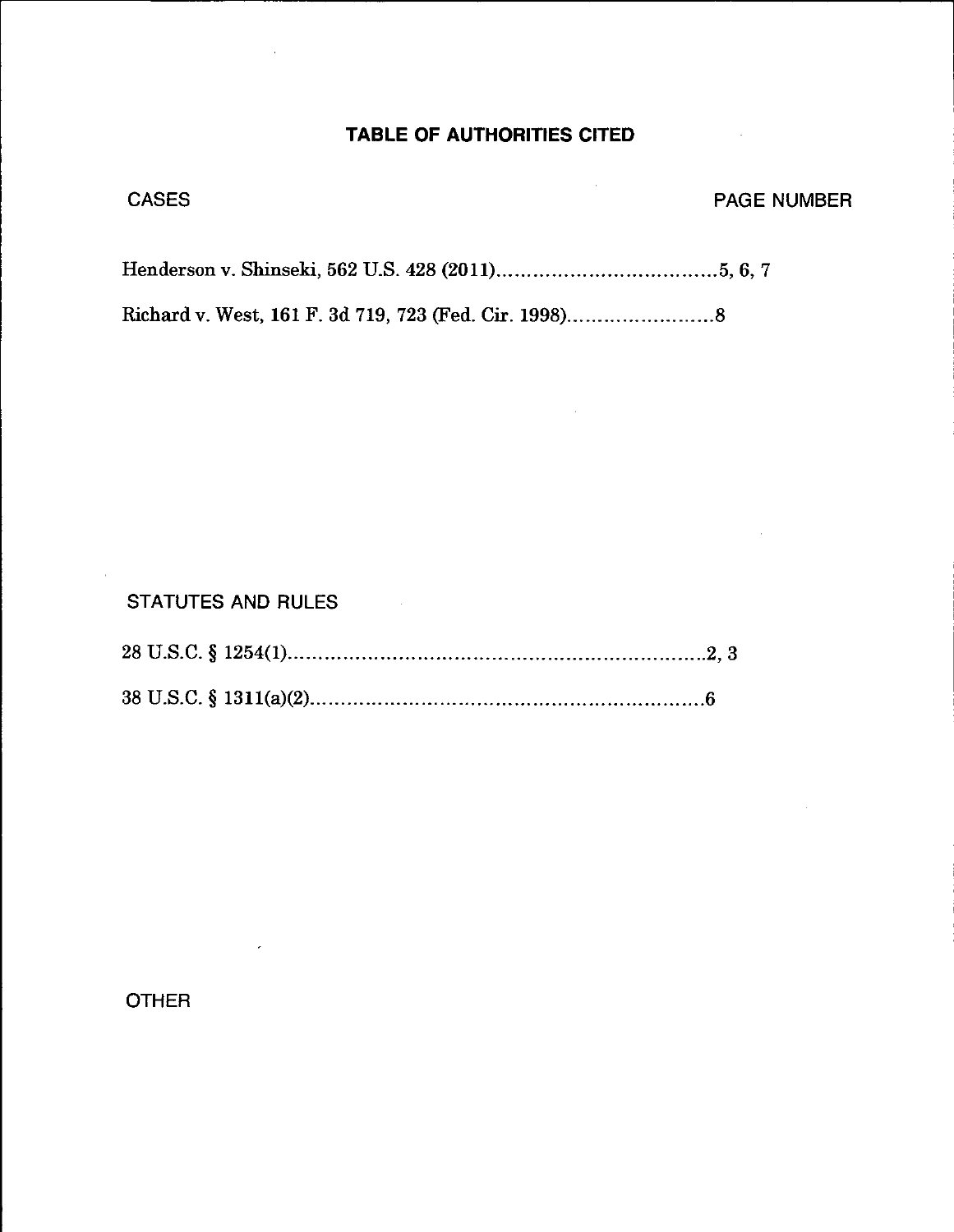### IN THE

# SUPREME COURT OF THE UNITED STATES

## PETITION FOR WRIT OF CERTIORARI

Petitioner respectfully prays that a writ of certiorari issue to review the judgment below.

#### OPINIONS BELOW

#### [ ] For cases from **federal courts:**

 $\hat{\mathbf{z}}_i$ 

| The opinion of the United States court of appeals appears at Appendix $\Box$<br>the petition and is<br>$\frac{1}{100}$ for the Federal<br>reported at United States Court of Anneals<br>has been designated for publication but is not yet reported; or,<br>[ ] is unpublished. |  |
|---------------------------------------------------------------------------------------------------------------------------------------------------------------------------------------------------------------------------------------------------------------------------------|--|
| The opinion of the United States district court appears at Appendix $\Box$<br>the petition and is<br>Experience at United States COURT of Appeals for; or,<br>[] has been designated for publication but is not yet reported; or,<br>[ ] is unpublished.                        |  |
| or cases from state courts:                                                                                                                                                                                                                                                     |  |

 $\cdot$ 

The Opinion of the highest state court to review the merits appears at Appendix\_\_\_\_\_ to the petition and is

 $[ ]$  reported at  $\qquad \qquad$  ; or,

[] has been designated for publication but is not yet reported; or,

[ ] is unpublished.

| The opinion of the |                                                         | court |
|--------------------|---------------------------------------------------------|-------|
|                    | appears at Appendix <u>equal</u> to the petition and is |       |

 $[ ]$  reported at  $\qquad \qquad$  ; or,

[ ] has been designated for publication but is not yet reported; or,

[ ] is unpublished.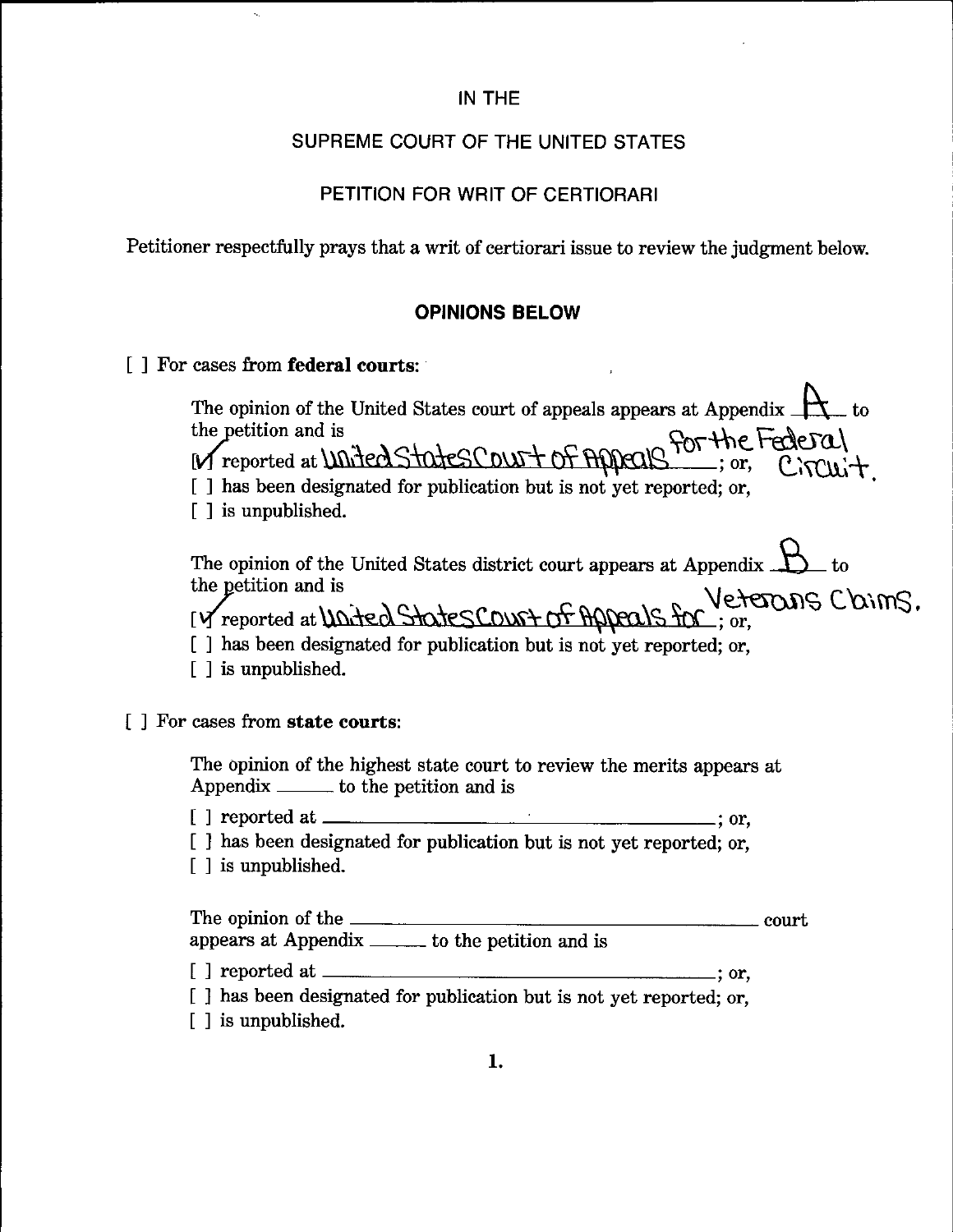For cases from **federal courts:**

The date on which the United States Court of Appeals decided my case was December 10, 2021 Federal Circuit

 $\overline{M}$  No petition for rehearing was timely filed in my case.

- [ ] A timely petition for rehearing was denied by the United States Court of Appeals on the following date: \_\_\_\_\_\_\_\_\_\_\_\_\_\_\_\_\_\_\_\_, and a copy of the order denying rehearing appears at Appendix
- [ ] An extension of time to file the petition for a writ of certiorari was granted to and including \_\_\_\_\_\_\_\_\_\_\_\_\_\_\_\_\_\_ (date) on \_\_\_\_\_\_\_\_\_\_\_\_\_\_\_ (date) in Application No.  $\overline{\phantom{a}}$  A  $\overline{\phantom{a}}$

The jurisdiction of this Court is invoked under 28 U. S. C. § 1254(1).

## [ ] For cases from **state courts:**

The date on which the highest state court decided my case was \_\_\_\_\_\_\_\_\_\_\_\_. A copy of that decision appears at Appendix \_\_\_\_\_\_\_.

- [ ] A timely petition for rehearing was thereafter denied on the following date: \_\_\_\_\_\_\_\_\_\_\_\_\_\_\_\_\_\_\_\_\_\_, and a copy of the order denying rehearing appears at Appendix
- [ ] An extension of time to file the petition for a writ of certiorari was granted to and including \_\_\_\_\_\_\_\_\_\_\_\_\_\_(date) on \_\_\_\_\_\_\_\_\_\_\_\_\_(date) in Application No. \_\_ A \_\_\_\_\_\_.

The jurisdiction of this Court is invoked under 28 U. S. C. § 1257(a).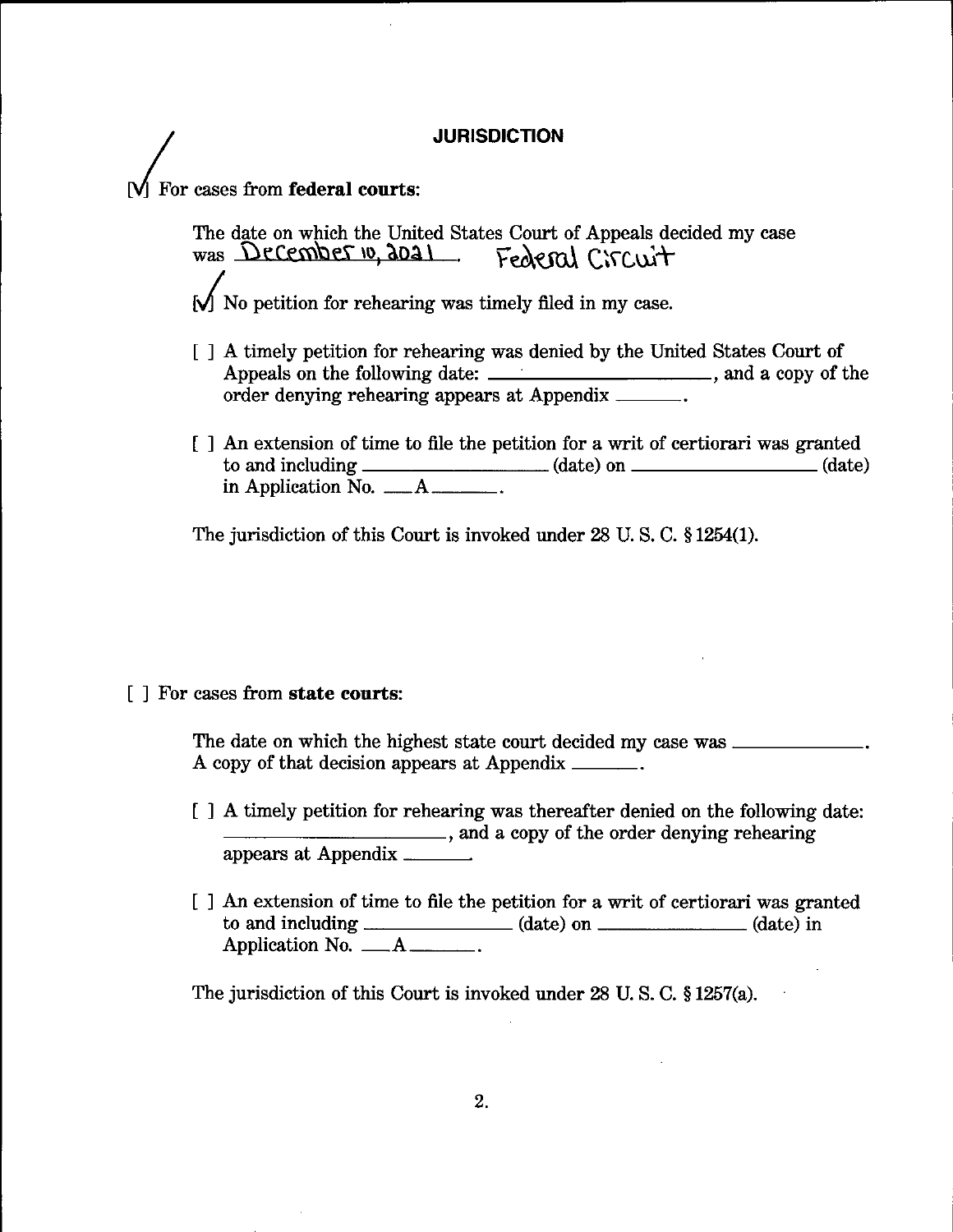# For cases from federal courts:

*\/\* For cases from **federal courts:**

**The date on which the United States Court of Appeals decided my case** was **T(KUCxr\^ \£v** *C\(XW\\$*

- [ ] No petition for rehearing was timely filed in my case.
- [ ] A timely petition for rehearing was denied by the United States Court of Appeals on the following date: \_\_\_\_\_\_\_\_\_\_\_\_\_\_\_\_\_\_\_\_\_, and a copy of the order denying rehearing appears at Appendix
- [ ] An extension of time to file the petition for a writ of certiorari was granted to and including \_\_\_\_\_\_\_\_\_\_\_\_\_\_(date) on \_\_\_\_\_\_\_\_\_\_\_(date) in Application No. \_\_ A \_\_\_\_\_\_\_.

The jurisdiction of this Court is invoked under 28 U. S. C. § 1254(1).

#### [ ] For cases from state courts:

The date on which the highest state court decided my case was \_\_\_\_\_\_\_\_\_\_\_\_. A copy of that decision appears at Appendix \_\_\_\_\_\_\_.

- [ ] A timely petition for rehearing was thereafter denied on the following date: \_\_\_\_\_\_\_\_\_\_\_\_\_\_\_\_\_\_\_\_\_\_, and a copy of the order denying rehearing appears at Appendix
- [ ] An extension of time to file the petition for a writ of certiorari was granted to and including  $\qquad \qquad$  (date) on  $\qquad$  (date) in Application No. \_\_ A \_\_\_\_\_\_.

The jurisdiction of this Court is invoked under 28 U. S. C. § 1257(a).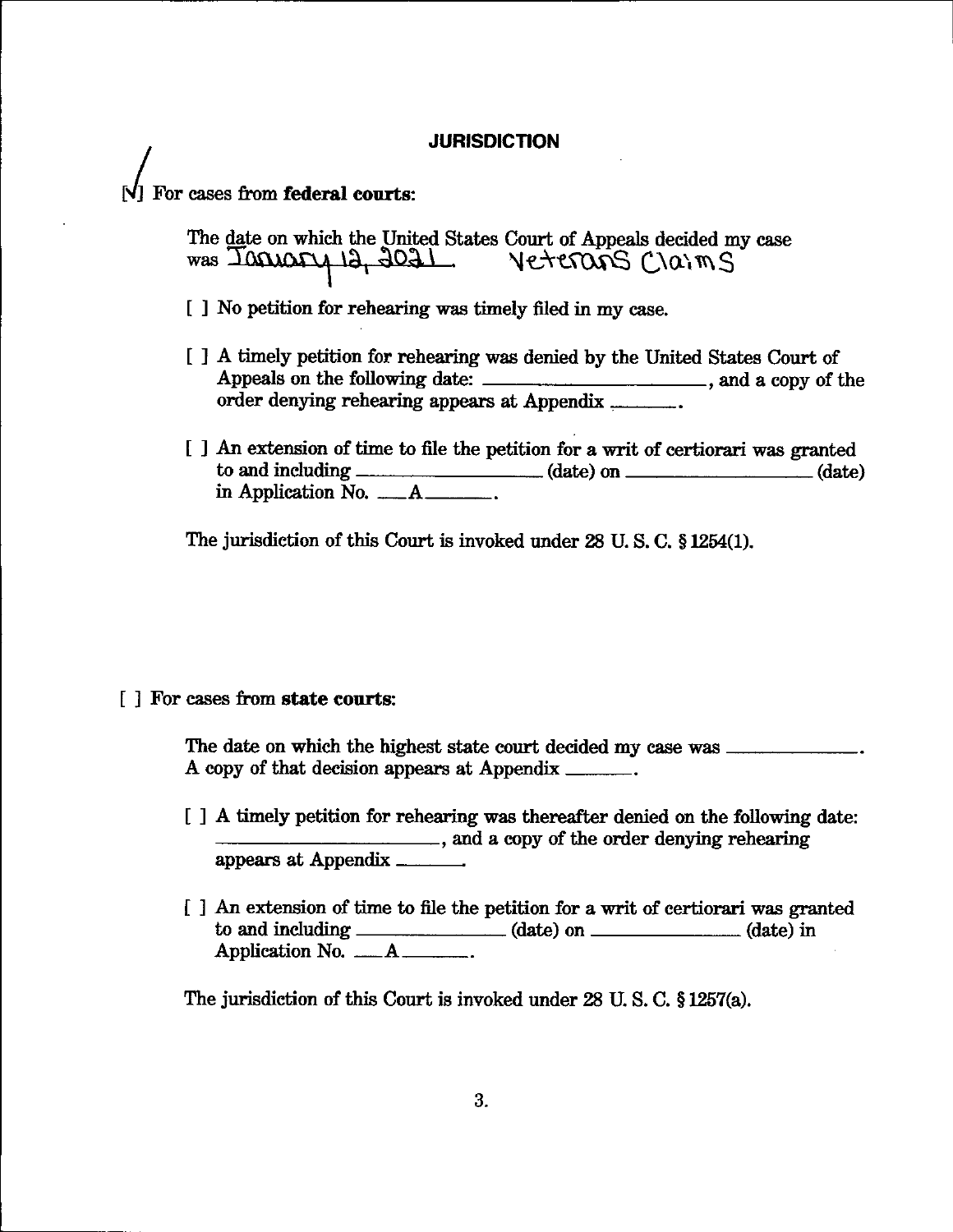# **CONSTITUTIONAL AND STATUTORY PROVISIONS INVOLVED**

38 U.S.C. § 1311(a)(2); 38 C.F.R.§3.10(c) Appendix A pages 2, 3, 4, 5, 6

 $\sim 10^7$ 

38 U.S.C. § 1311(a)(2) Appendix B. pages 1, 2, 3, 4, 5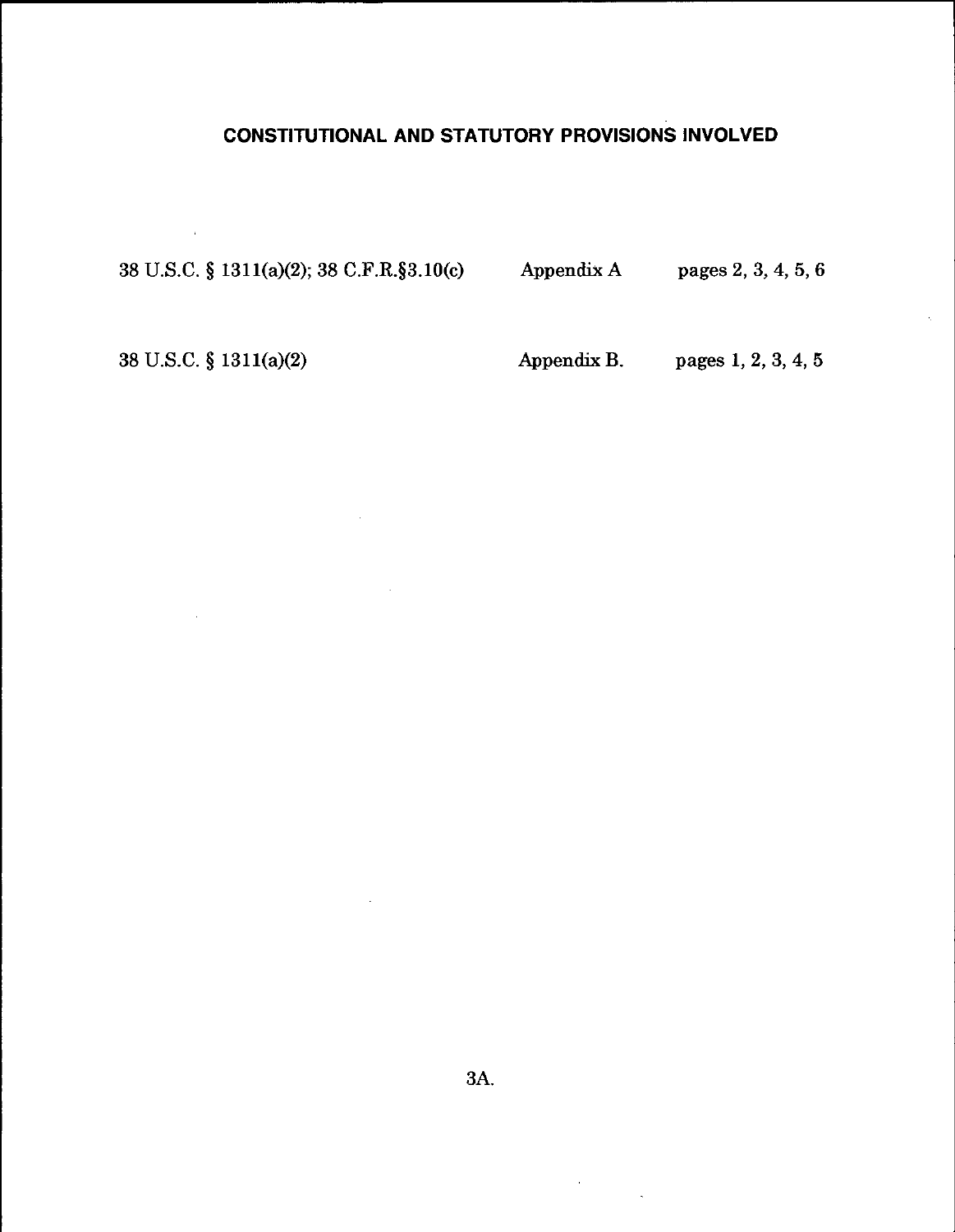#### **STATEMENT OF THE CASE**

The Department of Veterans Affairs is assigned to thoroughly handle veterans' claims, along with the Board of Veterans Affairs. Both have the duty to apply all applicable laws of statutory, procedural and substantive found in the United States Code Title 38 Veterans Benefits and the Code of Federal Regulations Title 38 Pensions, Bonuses, and Veterans' Relief Chapter <sup>1</sup> Part 3 Adjudication, which includes the veterans medical records, medical experts statements, military service records, and family statements.

When the law becomes too ambiguous for Veterans Affairs to interpret, the agency will creatively make up a term, they are actively using is, "hypothetical entitlement theory" to deny claims, as in this case. The United States Court of Appeals for Veterans Claims and the United States Court of Appeals for the Federal Circuit, agree with this term and affirms the lower court ruling. The term "hypothetical entitlement theory" is an easier solution for an ambiguous law. The Court of Appeals for Veterans Claims or the United States Court of Appeals for the Federal Circuit cannot give the correct interpretation for and rely on an administrative agency to interpret it for them.

This presents the question did the court err in accepting a theory idea of Veterans Affairs, the "hypothetical entitlement theory" instead of applying the applicable laws correctly?

4.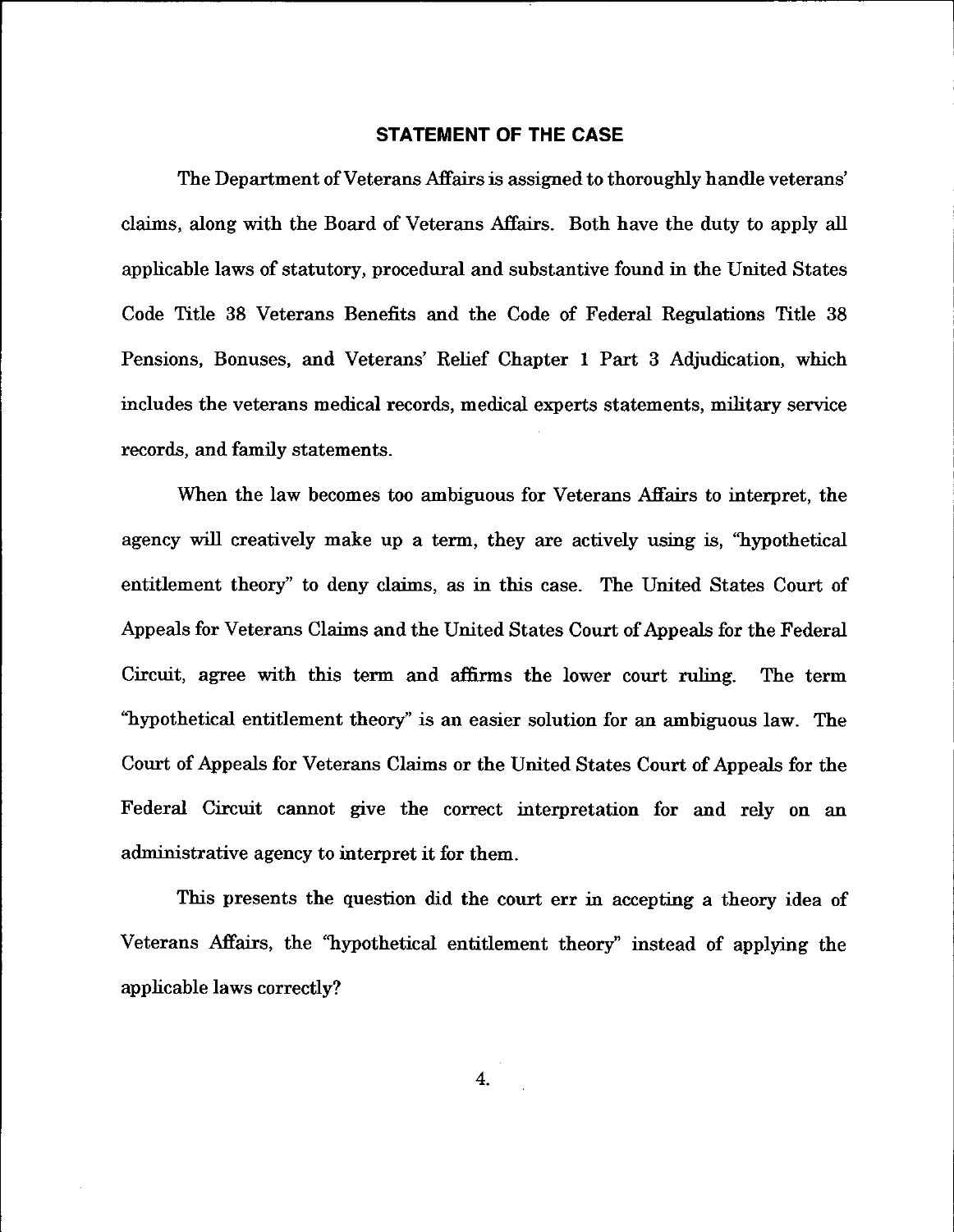#### STATEMENT OF THE CASE

#### I. The Theory Applied As Law

Mr. Hibbard asked the treating physician to file a veterans claim with the Department of Veterans Affairs. The physician told Mr. Hibbard those claims, are not handled through their office. Mr. Hibbard is too weak to submit the veterans claim himself, he dies 78 days later. Ms. Hibbard, mentions the above conversation made by Mr. Hibbard and his treating physician, to the regional office and the Board of Veterans Affairs, as part of the facts surrounding Mr. Hibbard's quick decline in health. The regional office and the Board of Veterans Affairs takes this information and twist its use to imply that Ms. Hibbard is saying, Mr. Hibbard would have received benefits if he had filed a service-connected disability claim before his death. This is the "hypothetical entitlement theory" the regional office uses and how they are using it to deny claims.

Ms. Hibbard clarified with the court, Mr. Hibbard did not file an "initial claim" for the service-connected disability that took hislife. Mr. Hibbard did not need to file an "initial claim". The service-connected disability took Mr. Hibbard's life resulting in a service-connected death. Ms. Hibbard cited Henderson v. Shinsek. 562 U.S. 428 (2011), this Court clarifies the "initial claim" and makes it clear, there are no restrictions on when a veteran needs to file an "initial claim" during the veterans lifetime. The United States Court of Appeals for the Federal Circuit ignores

**i**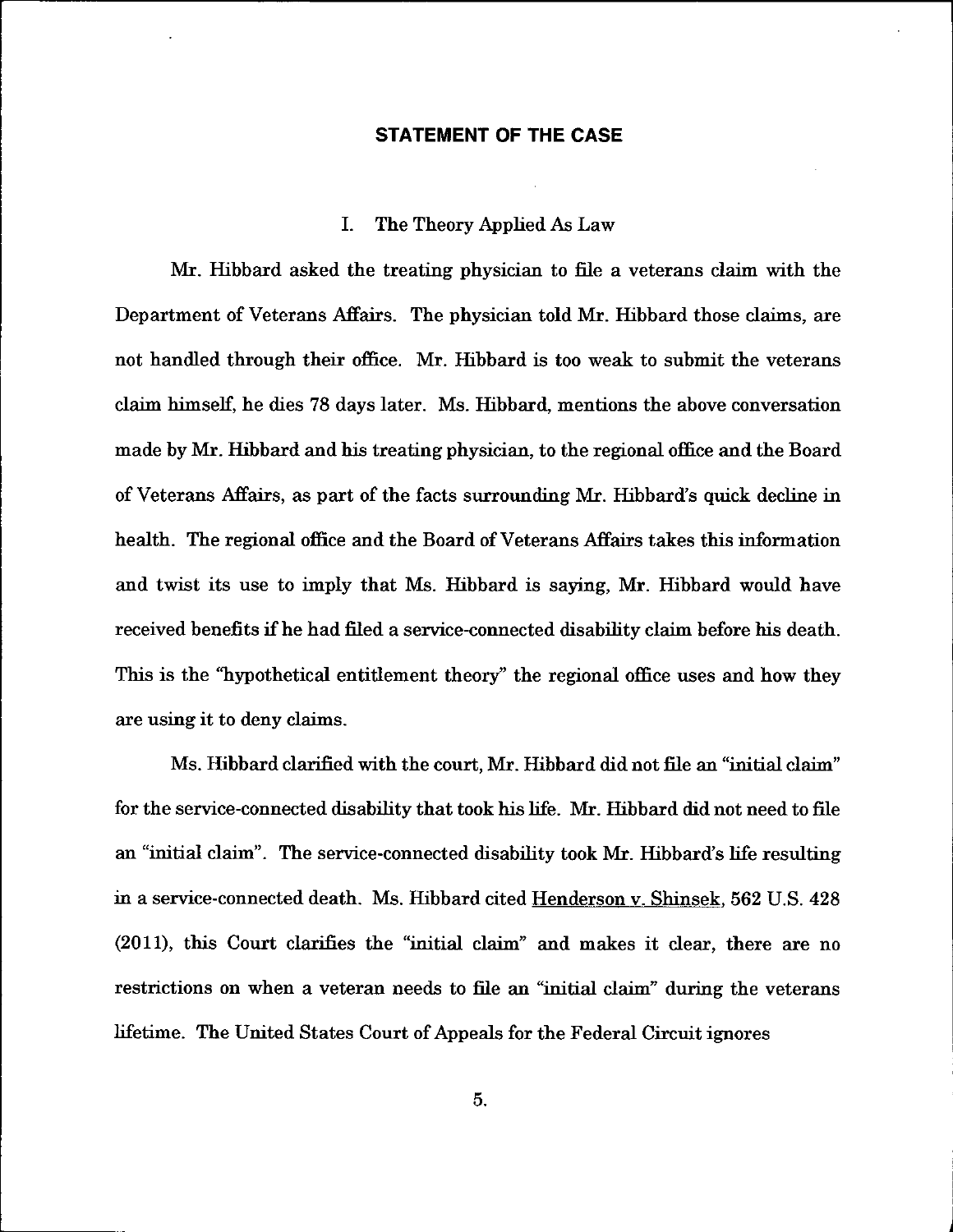#### **STATEMENT OF THE CASE**

Henderson, supra, and completely refuses to acknowledge any legal analysis within Henderson, supra, that clarifies veterans benefits.

II. The Law Is Ambiguous

The courts have struggled for years with this ambiguous law and term "was entitled to receive" under  $38 \text{ U.S. C. }$  §  $1311(a)(2)$ . The United States Court of Appeals for the Federal Circuit has stated in this case:

> "We observed that the phrase "entitled to receive" as it appears in 38 U.S.C. § 1311(a)(2) was ambiguous, and we held that VA's new interpretation was reasonable and hence lawful."

The Court has expressed in the above statement that VA has a new interpretation for the federal law 38 U.S.C. § 1311(a)(2), "entitled to receive."

This presents a question of whether the law should be interpreted by the judicial branch and not the executive branch for the correct interpretation of the law.

When Ms. Hibbard asks the court to apply Henderson, supra, the legal analysis that speaks about the "initial claim," the court instead states that "if or had" the veteran filed a claim during the veterans lifetime, then benefit would have been granted under United States Code Section 38 Veterans Benefits.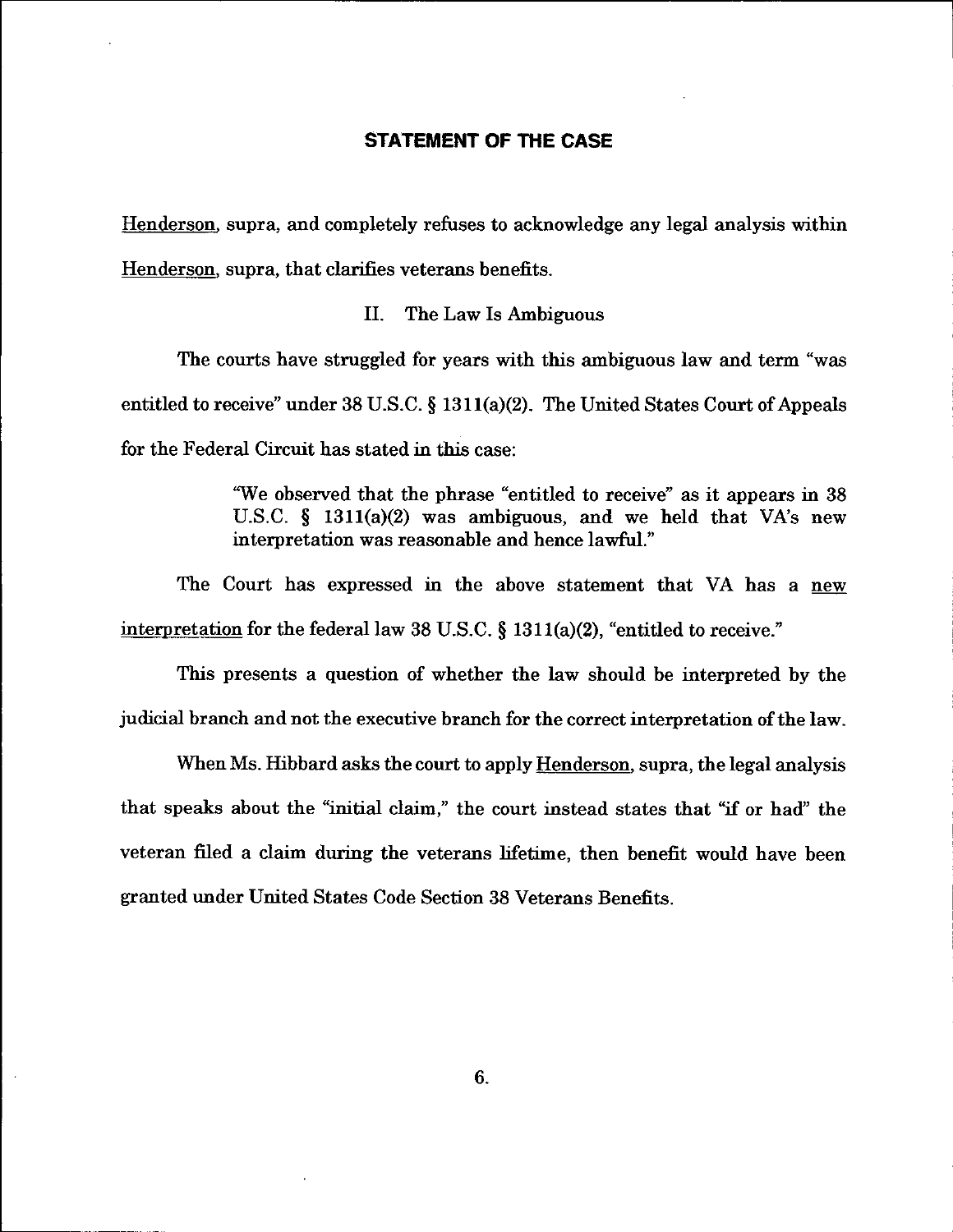#### **REASONS FOR GRANTING THE PETITION**

There is a lack of judicial oversight; a competent legal interpretation of the law(s) that apply to the "was entitled to receive" at 38 U.S.C. 1311(a)(2).

The United States Court of Appeals for the Federal Circuit admits, the law is ambiguous, then simply applies a non judicial agencies interpretation, knowing the interpretation of the agency has been changed numerous times. There have been numerous misapplied interpretations surrounding the veterans service-connected disability that resulted in a service-connected death where the veteran was too weak to file an initial claim for benefit before the veterans death.

There are numerous veterans in our nation that have given the ultimate sacrifice to this country, that when a family member files a claim under their veteran, the correct interpretation of the laws should be applied correctly and not a theory made up by an administrative agency for them to deny the claim, then be affirmed by the Veterans Court and Federal Circuit Court.

When Ms. Hibbard asked the Federal Circuit Court to apply Henderson, supra, which Henderson, petition this Court for the correct interpretation of the 120 days to filing a Notice of Appeal in the Veterans Claims Court, this Court elaborated on the rule of law in other areas in Henderson, supra, which included the "initial Claim" and make it clear "that a veteran seeking benefits need not file an initial claim within any fixed period after the alleged onset of disability or separation from service."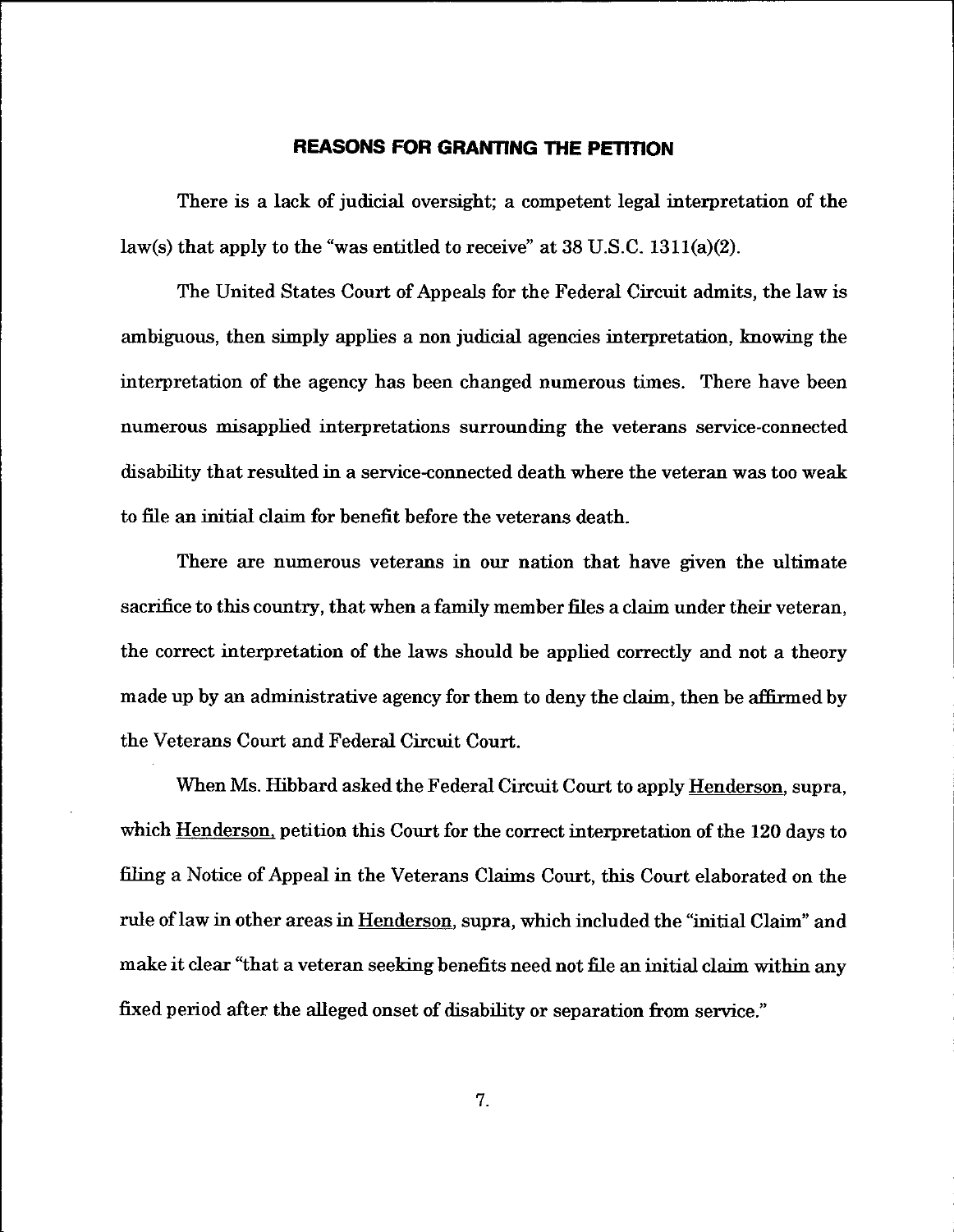#### **REASONS FOR GRANTING THE PETITION**

If a veteran files a claim for disability during his lifetime, then dies before a decision is made, the claim is terminated at the time of death. See Richard v. West, 161 E. 3d. 719,723 (Fed. Cir. 1998). The veteran's widow will file an "initial claim" for benefits. If Mr. Hibbard filed the service-connected disability claim 78 days before his death as the Veterans Claims Court and the Federal Circuit Court has stated, the claim would be terminated at the time ofMr. Hibbard's service-connected death. The "initial claim" does not grant the "was entitled to receive" at  $38 \text{ U.S.C.}$  §  $1311(a)(2)$ , but the veterans service-connected disability(ies) and the veterans service-connected death does.